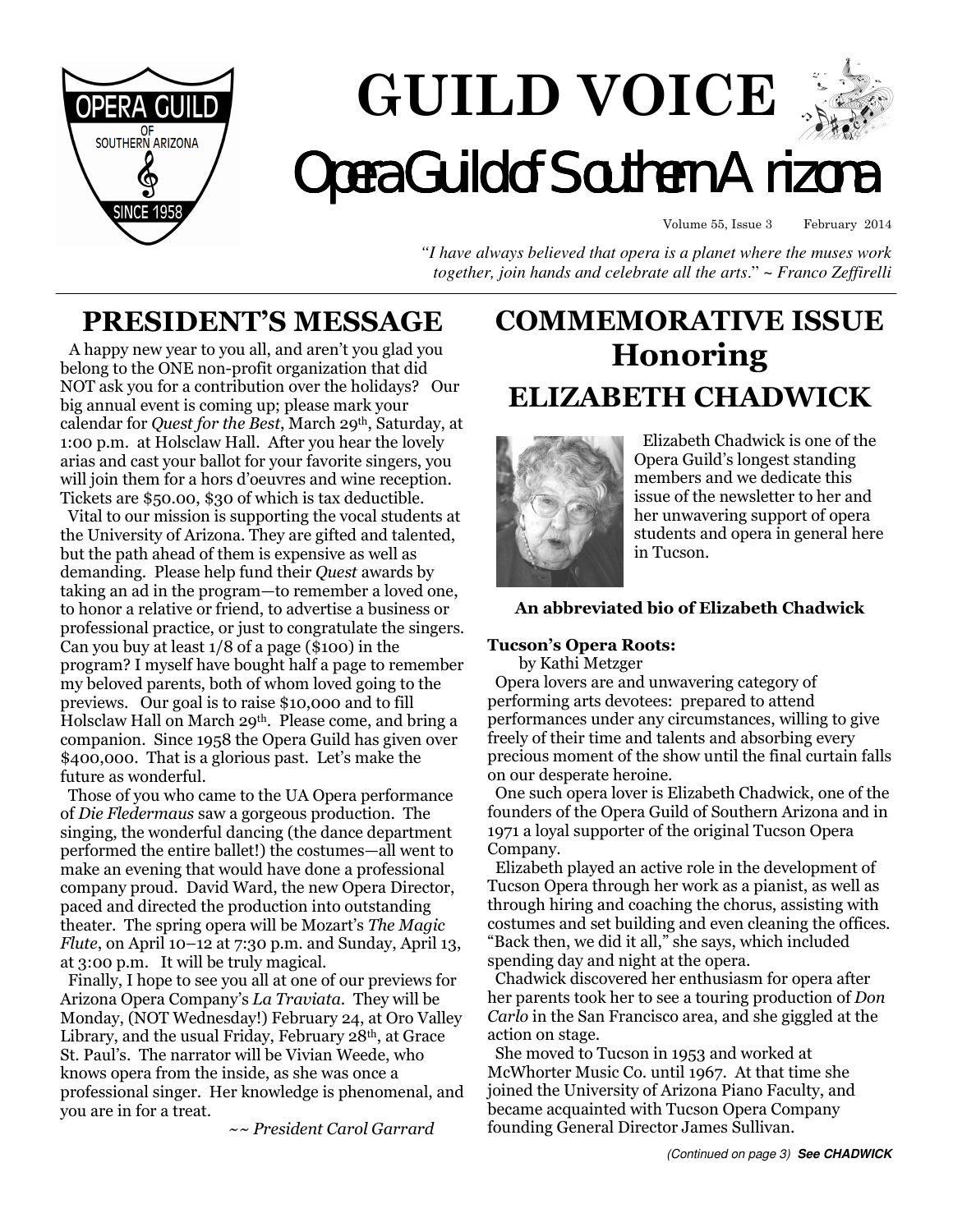# **Saturday, March 29 - 1:oopm** Quest for the Best

## UA Music Bldg, Holsclaw Hall

\_\_\_\_\_\_\_\_\_\_\_\_\_\_\_\_\_\_\_\_\_\_\_ (please note changes from what is printed in the directory)

Southern Arizona's best undergraduate and graduate voice students compete for cash awards to further their education, *and you the audience are the judges!* Afterward, enjoy wine and hors d'oeuvres, and chat with these exciting young artists.

Tickets are \$50 per person (\$30 tax-deductible); only \$20 for students and Fine Arts faculty.

For more information and reservations, contact Patrick Schifano at (520) 825-1563 or email him at buonasorte2@gmail.com. See the reservation form on the back page.

## **REMAINING PREVIEWS for 2014**

**La Traviata** by Giuseppe Verdi

Previews:

 Say Hello to Opera, MON Feb 24th, 3:00pm Oro Valley Library

 Brown Bag Opera, February 28th, 12 noon Grace St. Paul's Episcopal Church

Opera:

 Arizona Opera - March 8th, 7:30pm March 9<sup>th</sup>, 2:00pm

Opera's original pretty woman throws a gala party at her Paris apartment and meets the young man who will forever change her destiny.

**Don Pasquale** by Gaetano Donizetti

Previews:

 Say Hello to Opera, March 26th, 3:00pm Oro Valley Library

 Brown Bag Opera, March 28th, 12 noon Grace St. Paul's Episcopal Church

Opera:

 Arizona Opera - April 26th, 7:30pm April  $27<sup>th</sup>$ , 2:00pm

In Donizetti's dazzling vocal fireworks we celebrate the composer's comic masterpiece of wit, wealth and domestic warfare.

These members have joined since we printed the Member Directory. Please add them to the back page of your Member Directory.

| 815-516-6529 Belardinelli, Leo<br>14065 N Clarion Way    | 85755  |
|----------------------------------------------------------|--------|
| 342-7495 Bowlby, Vera<br>7216 E 34th St                  | 85710  |
| 529–3380 De Sa, Melanie<br>4830 N Valley View Rd         | 85718  |
| 298-0417 Dirks, Carlinda C<br>2245 N Arena Vista Ave     | 85715  |
| 471-1485 Feldman, Shirley<br>5054 N Pueblo Villas Dr     | 85704  |
| 529-4569 McCreary, Rita<br>4601 E Skyline Dr #818        | 85718  |
| 825-1607 Nobles, Daniel<br>63686 E Haven Ln              | 85739  |
| 393-3892 Ore-Giron, Jennepher<br>2121 N Walnut Ave       | 85712  |
| 298-3754 Sanner, Connie<br>7241 E Calle Agerrida         | 85750  |
| Seely, Edith<br>3320 E 4th St                            | 85716  |
| 621-9396 Ward, David<br>$OCH$ ALO $S$ and $A$ is $H$ $H$ | 0.0000 |

6651 N Campbell Ave #159 85743

+ Honorary Life ♥ Benefactor ♦ Donor s Student

You should also have added Bertrand, Cox, Rothschild, Rohrbach, & Sanchez. If you need their information, please email cindy.ogsa@yahoo.com.

## **New Director of UA Opera Theater**



We are pleased to welcome David Ward, Interim Director, UA Opera Theater, UA School of Music. David comes to Tucson from Houston where he obtained his Masters of Music in Vocal Performance/ Pedagogy and Opera Directing at the University of Houston's Moore's School of Music, under the direction of Buck Ross

and Dr. Timothy Jones. Last season he directed a critically-acclaimed *Falstaff* for Houston's Opera in the Heights while teaching for both the voice and opera departments at the Moore's School. In 2014 Mr. Ward will return to the Ozarks to direct *Cosi fan tutte* as well as co-direct the Scenes Program for his third season.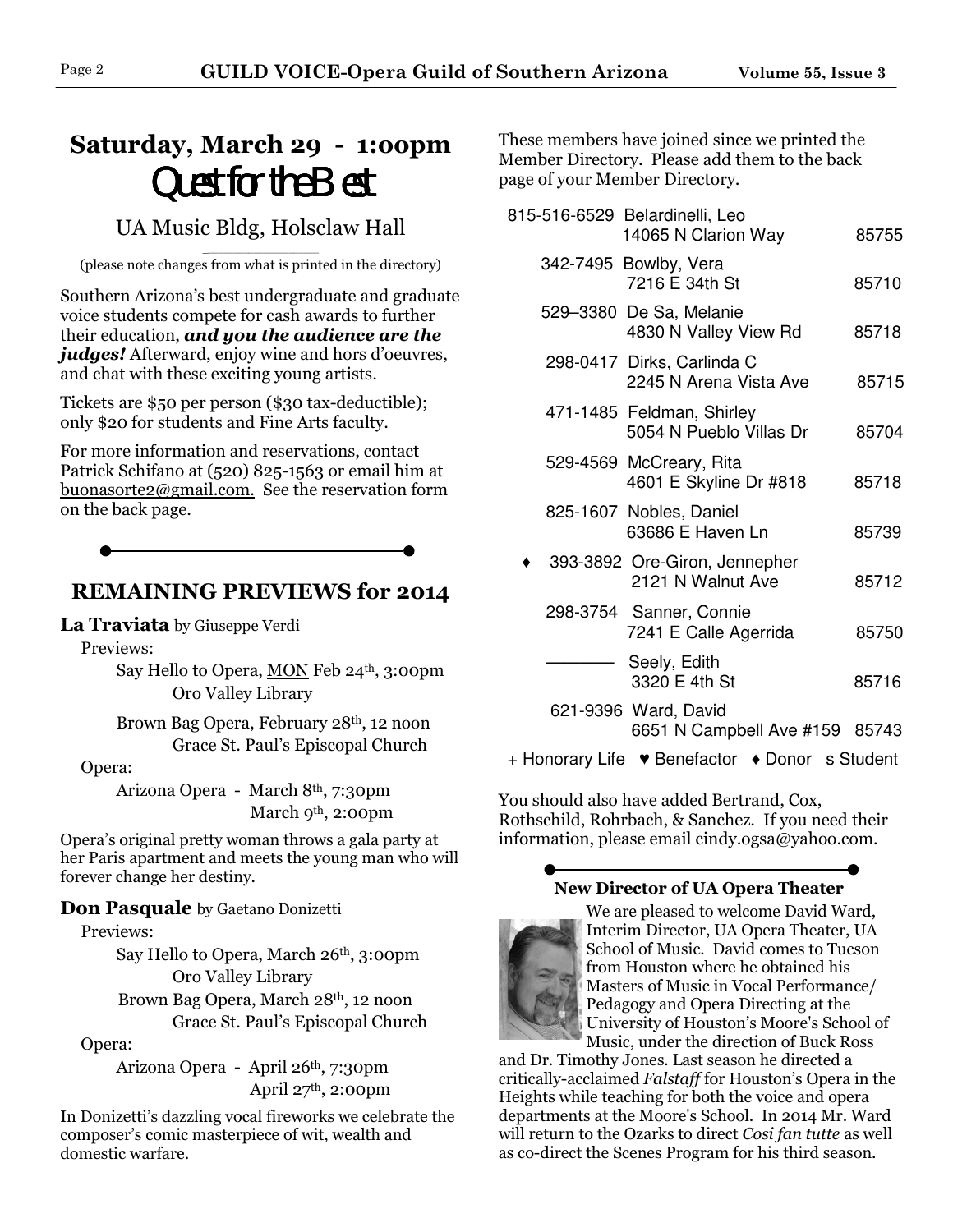#### **CHADWICK** (Continued from page 1)

 Although the company began with very little money, the fledgling Tucson Opera received an anonymous donation of \$10,000 that brought the very first production in 1972 of Rossini's *Barber of Seville.*

 Chadwicks's affectionate memories of those early days include numerous animals that were used in the productions. *Pagliacci* was to include a burro pulling a small cart onstage, but artists being what they are, the burro refused to go on without his companion, a small Hereford bull. An executive decision was made and both animals pulled the cart onstage, while Sullivan cleaned up after them.

 Elizabeth also fondly remembers snakes borrowed from the Arizona Sonoran Desert Museum for *The Magic Flute,* a small squealing pig finally expelled from *Faust,* and a *Queen of the Night* costume designed to light or dim depending upon the notes that the diva hit.

 Since the opera company's founding, more funds have enhanced the artistic quality, and in 1976 the company expanded to include Phoenix and became the Arizona Opera Company. But as Chadwick notes, "there were fantastic ideas translated into real life—great ideas and creativity were born with little money."

 While Elizabeth is no longer able to attend opera performances as often as she would like, she recalls experiences with Tucson Opera Company as great fun. "The biggest challenge is educating the public to the benefits of opera," she says.

#### **Reminiscences**

 Shortly after moving to Tucson in 1970, thanks to the United States Air Force, I attended a vocal recital at Crowder Hall on the UA campus. What stands out in my memory was not the vocalist but the piano accompanist who, when entering the stage, presented such a lovely vision of grace and elegance, words that can also be used to describe her piano playing. My mental reaction at the time can be summed up in one word -WOW!

 Soon afterwards, having been accepted into the vocal studio of Igor Gorin, I discovered to my happy surprise that Mr. Gorin's studio accompanist was the same lovely lady, Elizabeth Chadwick. Thus began a musical association and friendship that lasted part or all of these last 40 odd years.

 During the decade of the 1970's I was fortunate to have many music related associations with Elizabeth. In addition to coaching privately with her, I performed in numerous Opera Guild preview programs to the accompaniment of Elizabeth. For a time she was the coach-accompanist for the operatic quartet, I Cantori, founded by the soprano Linda Veres and myself. During the formative years of the Arizona

Opera company (then known as the Tucson Opera Company) I gratefully coached several roles with Elizabeth.

 The Arizona Opera Company was indeed fortunate to enlist the services of Elizabeth for not only was she the rehearsal accompanist and coach but a general factotum who performed a vast array of administrative activities. I seriously doubt that she has ever received proper recognition for all her work during those early years.

 I would like to relate one experience shared by Elizabeth and myself during the late 1970's. Elizabeth and I were manning a booth in El Con Shopping Mall one Sunday afternoon, promoting the current production of the Tucson Opera Company. It was proving to be a pretty dreary day until a "hippy" looking young woman approached our booth. She shyly asked us if we had ever heard of an opera singer by the name of Lawrence Tibbett. After exclaiming that of course we knew of Tibbett, one of the greatest-ever American baritones, she divulged that she was a daughter of one of Lawrence Tibbett's twin sons and was living in a small community in Sothern Arizona. Elizabeth, unsuccessfully trying to contain her excitement, invited the young lady to the next Opera Guild preview and be presented to the operatic faithful. Alas, Elizabeth was never to hear from her.

 During the last few years dear Elizabeth has been confined to her lovely home because of health issues and advancing years. I have been privileged during frequent visits to learn many facets of her extraordinary life hither-to unknown to me, including her family history, her years of piano study, her adventures as a super during performances of the San Francisco Opera with her sister Jean, and the stories of her encounters with legendary performers such as Marian Anderson, when she worked for the Steinway franchise in San Francisco. I will always treasure our visits."

~~Russ Simbari, February 2014

 Although she had retired from accompanying, Elizabeth responded to the emergency when the scheduled accompanist for an OGSA opera preview of *Lucia* was indisposed at the last minute. Vivian and I picked her up, handed her a score which she glanced at as we drove to Oro Valley Town Hall. Without rehearsal, she played the program including the Sextet as if it had not been 35 years plus since she did so for the beginning of the Arizona Opera Company. She is a formidable lady and ever a memorable asset

to the OGSA and to the extraordinary art-form we know as opera.

~~Vivian and Bob Weede, February 2014